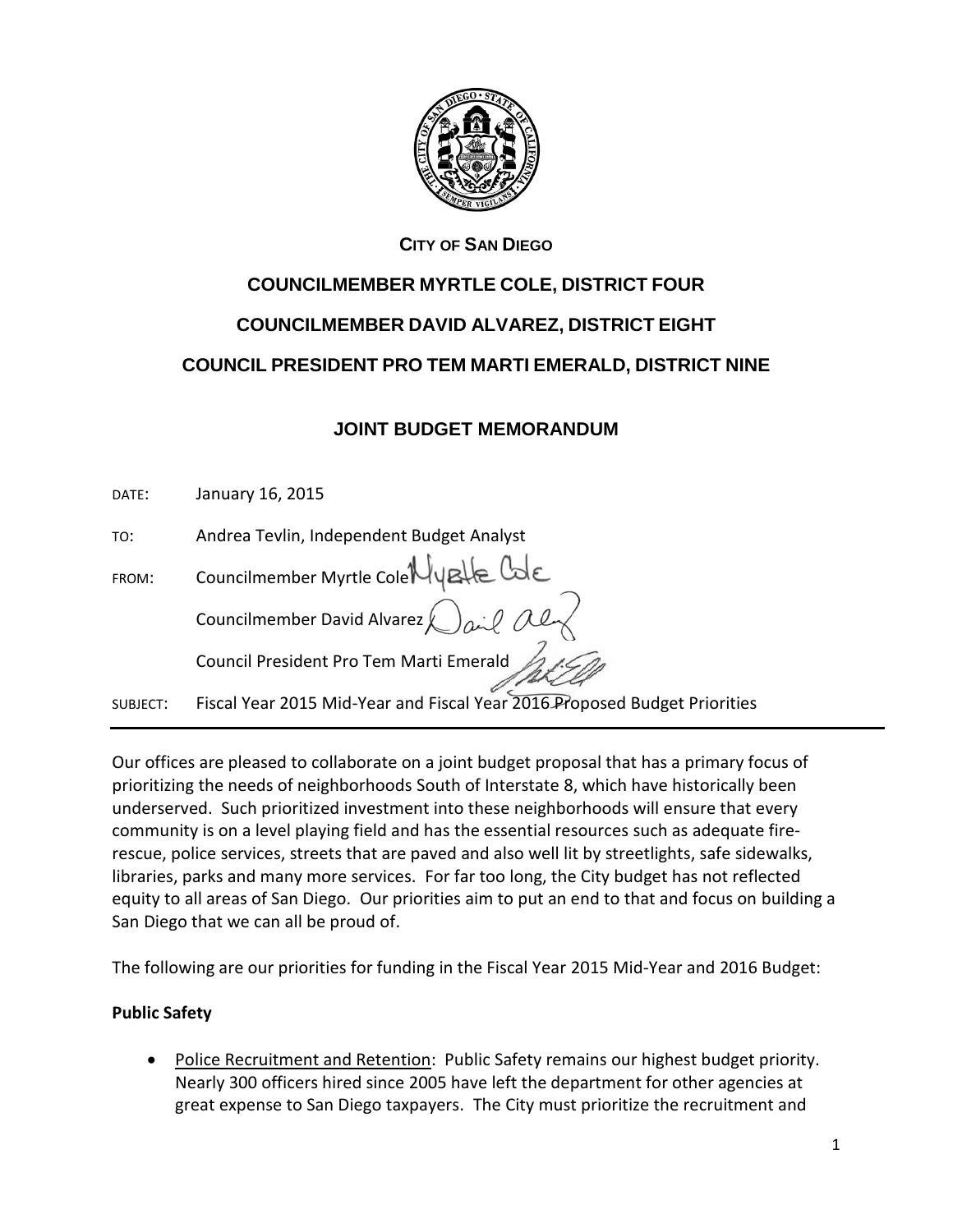retention of police officers. Of the utmost importance is making the San Diego Police Department's salary and benefits comparable with other law enforcement agencies, which means that the City must act now to execute a fair and competitive labor agreement.

- Community Oriented Policing: The recent events in Ferguson, Mo. and other parts of our nation have brought new focus on the need to improve law enforcement's interaction with the public it serves. In San Diego, Community Oriented Policing efforts have proven to be effective. It is imperative that we continue to invest resources to expand the program to continue to build the trust and relationship between our residents and police officers. The crime prevention measures, problem-solving, community engagement, and community partnerships that result from Community Oriented Policing must be prioritized. We request that additional Community Relations Officers be identified as the Police Department continues to rebuild.
- Implementation of PD Five Year Plan: Civilian Positions and Equipment Replacement: The City must continue to implement the Police Department's Five Year Plan. There is cost benefit in restoring civilian positions. The elimination of these critical positions over the years has resulted in slower police non-emergency response times, additional overtime costs, decreased revenues from permit and fee collections, case backlogs and other impacts. The restoration of civilian staff will allow existing sworn officers to return to patrol duties. We ask that the addition of positions within the Communications/Dispatch Division be prioritized. There is currently a shortage of positions, resulting in mandatory overtime.

Additionally, according to the Plan, the existing trailer that houses Traffic/Special Events, adjacent to Eastern Division, must be replaced with a new 20,000 square foot trailer. The existing trailer has been at the current site for approximately fifteen years, is in severe disrepair, and affects working conditions and staff morale. The trailer houses over 300 men and women of the Police Department and includes Traffic Investigation, Motors, Parking Enforcement, Special Events, Traffic Controllers and RSVP volunteers. The approximate cost is \$700,000.

• Skyline Hills Fire Station (FS 51): Identifying ways to improve emergency response times, specifically in our communities south of Interstate 8, is one of the most critical public safety issues facing the City of San Diego. In 2011, the City was presented with the Fire Service Standards of Response Coverage Deployment Study (Citygate Report). The Citygate Report identified risks, reviewed existing deployment models, and identified additional fire station and staffing infrastructure, among other issues. Critical sites were identified to improve service and address delayed emergency response times. The top five are Home Avenue, Paradise Hills, College, Skyline, and Encanto. The FY16 budget must include full funding for the construction of a permanent station on Skyline Drive. The Skyline Drive location is unique among the five sites because the City has already acquired the land and the operational/staffing costs have been included in the FY15 budget. Cash funding will allow for more rapid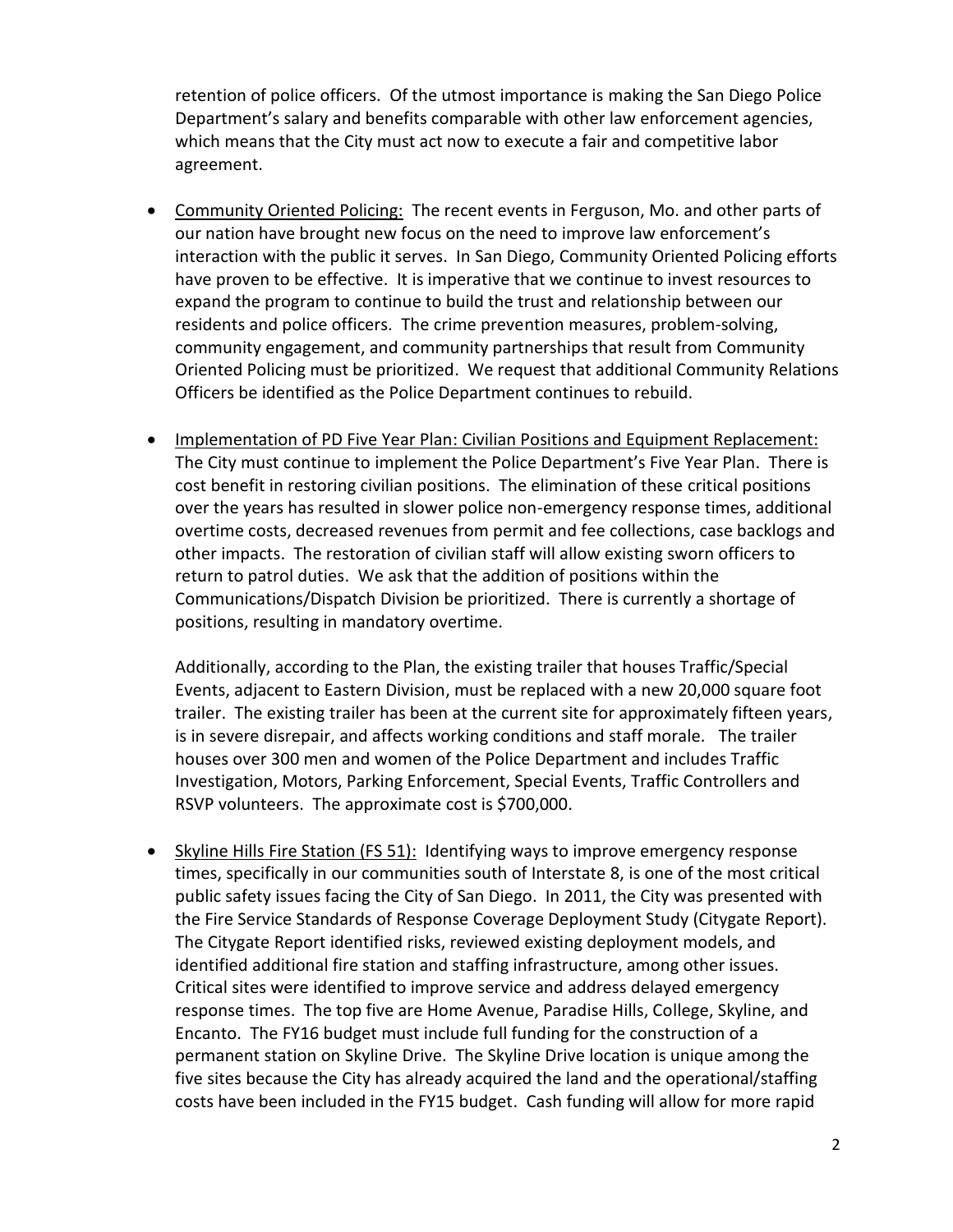procurement/delivery methods (i.e. Design-Build). The approximate construction cost is \$12 million.

- Home Avenue Fire Station: The City must prioritize the identification and acquisition of land for a much-needed fire station on Home Avenue. In addition, the design of this fire station must be completed in FY16. We request that \$900,000 be budgeted for this phase of the project.
- Encanto Fire Station: A cost-effective and efficient approach to implementing additional Citygate recommendations is to convert the existing Encanto Fast Response Squad (FRS 55) into a full service fire station (FS/Engine 55). The call volume and severity of incidents in the Encanto neighborhoods warrant the permanent addition of additional fire-rescue resources. This would require minimal facility improvements in order to accommodate a fire engine. Additionally, as a result, the Fast Response Squad pilot program may be relocated into other neighborhoods that warrant the model based on historic call volumes (i.e. San Pasqual Valley). This approach would result in a new Encanto fire station at an expense of \$2.2 million.
- Neighborhood Code Compliance: The Neighborhood Code Compliance Division of the Development Services Department administers programs designed to protect the public's health, safety, welfare, and property value through enforcement of the City's ordinances and State/Federal laws relating to land use, zoning, housing, public nuisances, graffiti abatement, and vegetation/fire hazard abatement. For too long, the staffing levels in the Division have been dismal and enforcement priorities have been adjusted downward to keep pace. We request that the resource capacity of the department be analyzed and considered for additional funding.

#### **Infrastructure**

While the Mayor has committed to dedicating at least half of new revenue growth to infrastructure, far more is needed to truly make a dent on our backlog. We agree that "if the City is to fully maintain its infrastructure, ensure compliance with state and federal regulations, and provide continued and increased services to the citizens of San Diego, additional revenue sources will be necessary". We look forward to working with you to explore new revenue sources.

The City must make infrastructure improvements and maintenance a higher priority going forward, particularly in areas of the city which have historically been underserved. We seek to achieve equity for the neighborhoods we represent, which means targeted infrastructure investments are needed to address the substandard conditions which have presented roadblocks to true economic and social opportunities. The following focused investments into many of our low-income urban neighborhoods will not only address the visual conditions, they will create jobs, promote economic growth, foster environmental sustainability and meaningfully address pressing community needs.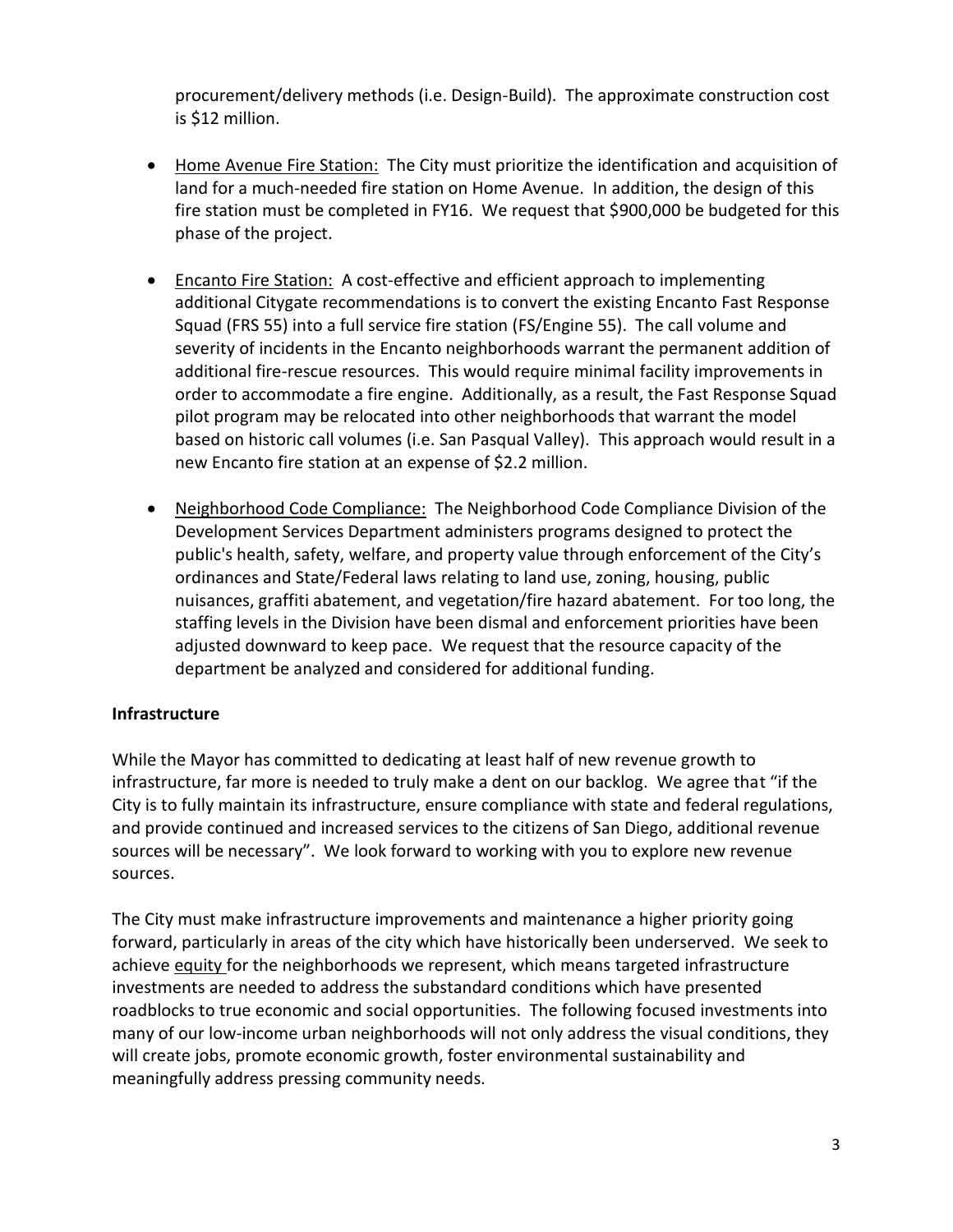- Streetlights: \$1 million to install approximately 100 streetlights citywide in areas with the most urgent public safety needs for additional streetlights, as identified in the Street Division streetlight unfunded needs list. Installation priorities include area with high pedestrian activity, including parks, community centers, schools, business corridors, and transit stations. \$200,000 of the total amount should be used to install street lighting to city standards throughout the Greater Logan Heights neighborhood. Street lighting can be an important tool in combating crime, as well as increasing safety for motorists, cyclists, and pedestrians. Considerable savings in reducing the backlog can be achieved by locating new lighting fixtures on existing poles, where available.
- Accelerate Citywide Park and Recreation Condition Assessment: \$1.5 million to provide full funding to complete the condition assessment in two years rather than five. The City must complete this assessment in order to direct invest in under-resourced public parks and help to address system-wide needs for park equity throughout our city's neighborhoods.
- Council District Four Sidewalks: \$5 million to address critical pedestrian/public safety needs in Council District Four. Sidewalks must be installed on Market Street between Pitta Street and the Malcolm X library. The current condition puts children as well as their parents at risk. Citizens should not have to walk in the street or on dirt to access a public facility. Additionally, funding is needed to complete the long-awaited Martin Luther King Jr. Promenade pedestrian improvements and to install missing sidewalks in the Paradise Hills Community as recommended by its official Community Planning Group.
- Pacific Breezes Neighborhood Park: \$5.5 million to complete funding to construct a 15 acre community park in Ocean View Hills that includes lighted softball fields, playground areas, comfort station, concession stand, storage, off-street parking, turf areas, picnic shelters, benches, drinking fountain and storm water detention areas. The project is permit-ready. Construction documents are complete and ready to go to bid.
- Tubman Charter School Joint Use Park, CIP S-13000: \$2.7 million to build a new neighborhood park on an approximately 1.72 acre site shared with the San Diego City School District at 6880 Mohawk Street in the College Area community. This park is in a community that is severely park deficient. The park would potentially provide play fields, and other active areas, and landscaping. A General Development Plan of the park has been completed.
- Pedestrian and Cycling Safety Upgrades: Every day on average, three people are hit by a car while walking or biking the streets of the City of San Diego. Less than two weeks into the new year[, two pedestrians](http://app.greenrope.com/c1.pl?0084571012259c48be346dda6a144f622319f6c7568cdb93) have already been [killed](http://app.greenrope.com/c1.pl?29bca2d74d23cccc183c056cbfec52eecbe898ae62f31878) in traffic collisions. These incidents are preventable and safer street design is one of the key ingredients for success. \$3.8 million (as estimate based on unit costs from the 2013 Pedestrian Master Plan and 2013 Bicycle Master Plan) to implement biking and walking safety improvements in several key corridors identified by SANDAG as among the five corridors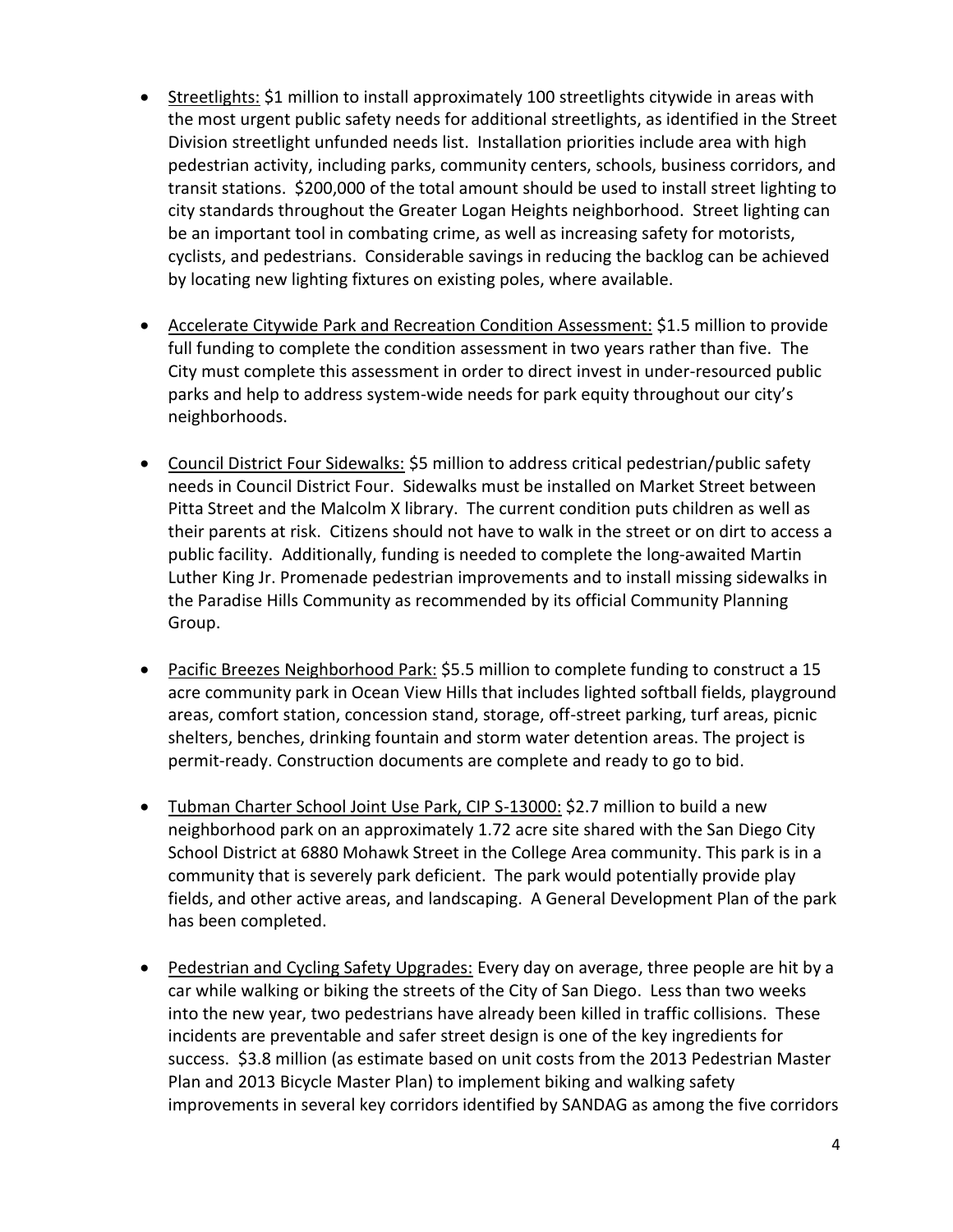representing 19% of pedestrian crashes that have occurred over the last 15 years. The focus is on Market Street from 31st Street to I-805 including at least \$915,000 to support curb extensions, high visibility crosswalks, countdown signals, EVPE, road and lane diets, and cycle tracks; Euclid Avenue from Hilltop to Imperial including at least \$1.1 million to support curb extensions, high visibility crosswalks, countdown signals, road and lane diets, and cycle tracks, ADA compliant curb ramps, and Class II bike lanes; and El Cajon Boulevard from 35th Street to 43rd Street including at least \$1.7 million for curb extensions, high visibility crosswalks, countdown signals, pedestrian refuge, and restricted right turn on reds. Curb ramp installation projects surrounding undergrounding activities are also critically needed (including sidewalk and streetscape resurfacing) along 24th Street (G to Imperial) and K Street (19th to 30th Streets).

#### **Operational Needs**

While Public Safety and Infrastructure needs remain the twin areas of focus for our districts, there are significant citywide operational needs that should be accounted for in the FY15 Mid-Year and FY16 budget. The priorities listed below will benefit all City residents, and many of them have particular impact for the communities we serve.

- Restore Recreation Center hours: \$2.3 million to provide for the addition of five hours of operation at every recreation center. No citywide core operational hours have been added since FY12, when hours increased from 40 hours per week to 45 hours per week. The addition of weekly hours to each recreation center would require the addition of 53 Assistant Recreation Center Directors in order to add 5 hours per week for all the recreation centers throughout the City. There are numerous community benefits created by parks and recreation centers. They make communities desirable places to live, work, play, and visit, thereby contributing to the ongoing economic vitality of communities throughout our country. The programming promotes healthy lifestyles, deters crime, and helps our youth develop into contributing members of our communities.
- Restore 6-to-6 Program: Initiate conversations and negotiations to reinstate the 6-to-6 program at all City schools. In FY04, the City invested \$5 million as part of a San Diego Unified School District program.
- Additional IT auditor position: \$129,300 to focus exclusively on auditing the City's IT systems. This is an area that is not covered on a consistent basis, and where the City could face great risks and vulnerabilities.
- IBA Consultant Contract: \$25,000 to engage consultant expertise on an as-needed basis throughout the year, in order to augment staff research and analysis, for certain docket items e.g. complex leases, fiscal analyses of ballot measures, environmental matters, specific economic studies.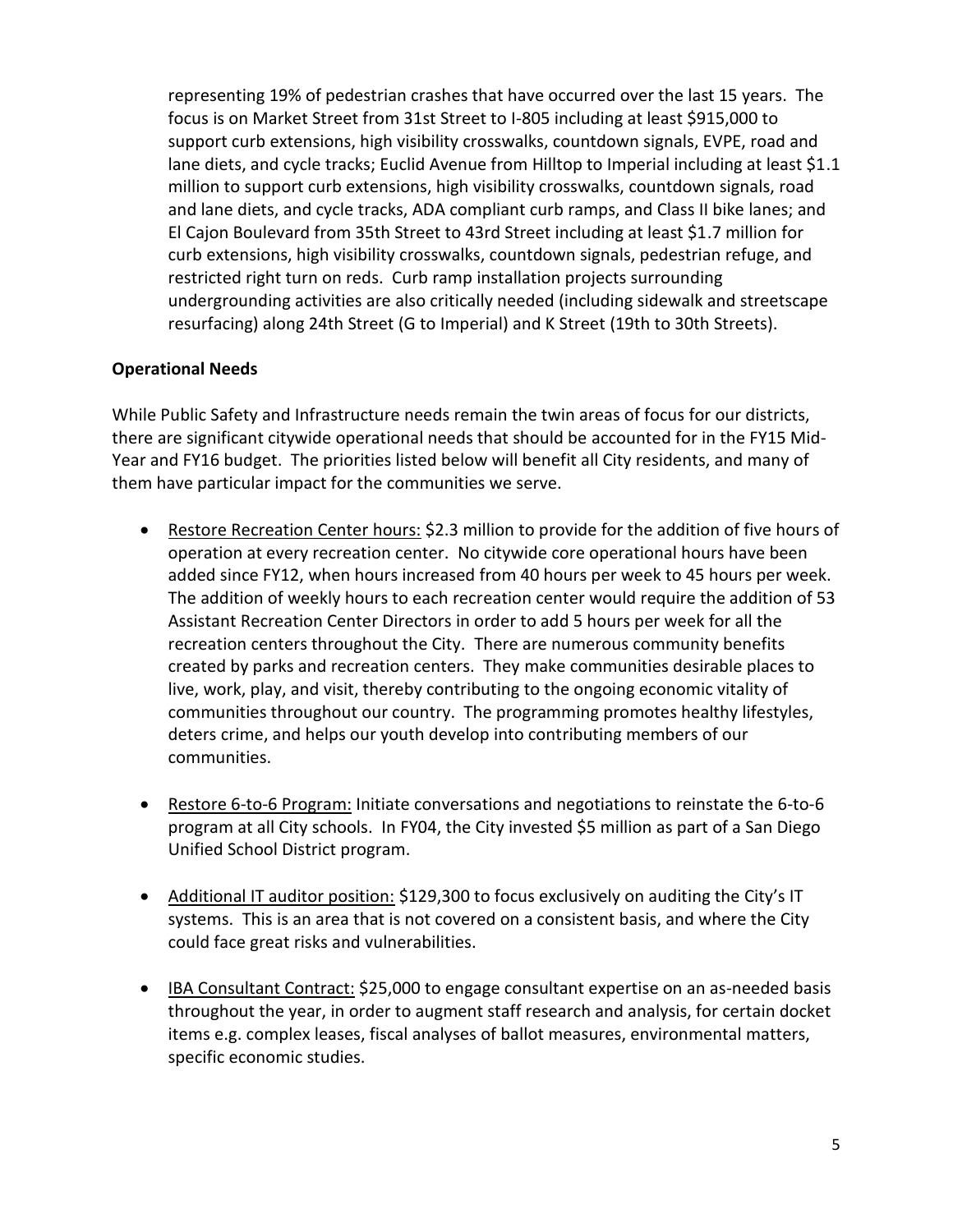- City Actuary: \$250,000 to reinstate an as-needed outside contract to alleviate the reliance on SDCERS for researching actuarial issues.
- City Council Meeting Support: \$5,000 increase to the City Council "Meetings" budget to support regulatory requirements to maintain compliance with ADA needs for access to Council and Council Meetings by the public or dignitaries that may have special needs. This increase will also support other mitigation measures for translation services and special off-site meeting needs like enhanced security.
- Purchasing and Contracting: It is the City's policy to encourage greater availability, capacity development, and contract participation by Small Local Business Enterprises (SLBEs) in City contracts. This policy is, in part, intended to further the City's compelling interest to stimulate economic development through the support and empowerment of the local community. Many studies have shown that money spent in local business stays in the community. For every \$100 spent at a locally-owned business, \$45-\$68 goes back into the community and our tax base. We must ensure that adequate resources and staffing levels are in place to ensure that the City is adequately promoting equal opportunity for all segments of the contracting community.

On November 14, 2014 Mayor Faulconer released his Five-Year Financial Outlook for FY 2016-2020. A surplus of \$58.5 million is projected in FY16. In addition, on January 9, 2015, the SDCERS Board took action which results in an additional \$6.2 million savings for FY16 (\$4.5 million of which is General Fund).

We understand there are competing priorities for the FY15 Mid-Year and FY16 budget. This memo reflects our top priorities and will serve as the basis for our support of the upcoming budget. The developments and operations we have laid out above are critical to providing equity in a budget process that has too often neglected our communities. In addition to the South of Interstate-8 combined priorities listed above, we have also included district-specific projects as Attachment A to this memorandum. As we enter a strong period of growth for our city, we are pleased to have the resources to bring each of these projects to fruition.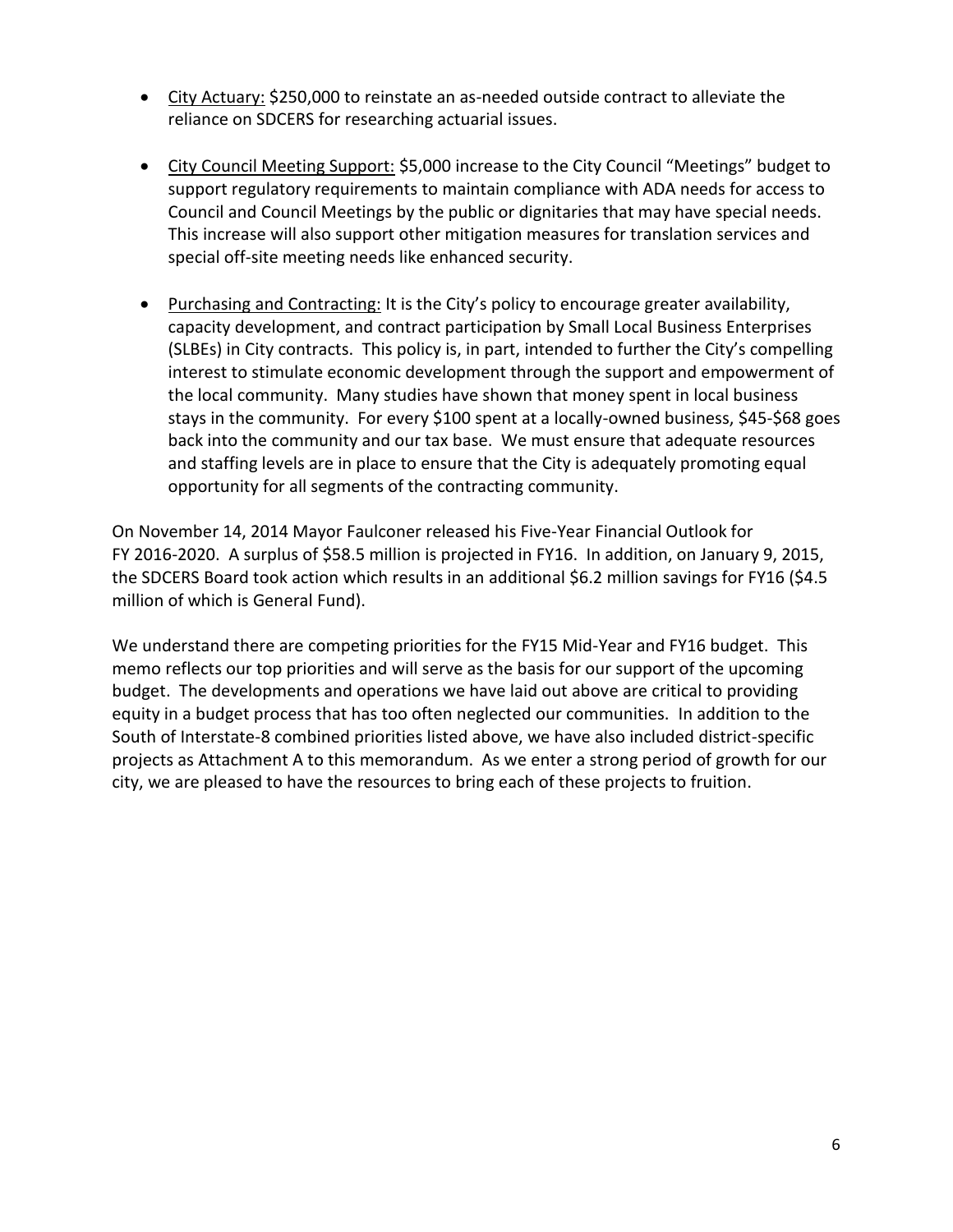## Attachment A

The following projects are district-specific investments which are critically important to the health and well-being of our residents. Many of these projects are eligible for additional or alternative funding streams such as General Fund, Regional Park Improvement Funds, TransNet, DIF, CDBG, ADA/Capital Outlay or grant funding.

## **District 4:**

- Rolando Joint Use Facility: \$280,000 to initiate the design and construction of a muchanticipated joint-use facility at Rolando Elementary School.
- Bay Terraces Community Park: \$200,000 to reinitiate design and construction of the Community/Senior Center.
- Valencia Park (La Paz Mini-Park): (no new fiscal impact). \$734,000 has been identified. We request timely completion of the design and permitting of this new mini-park.
- Chollas Lake Park Playground Improvements: \$750,000 (in FY16 CDBG) is requested to complete this \$1.7 million project.
- Tot Lot enhancements and ADA upgrades at the following neighborhood parks: (costs TBD)
	- Keiller Neighborhood Park
	- Boone Neighborhood Park
	- Lomita Neighborhood Park
	- Skyline Hills Recreation Center
	- Emerald Hills Neighborhood Park

# **District 8:**

- Grant Hill Park: \$500,000 to address years of deferred maintenance and erosion, including a retaining wall and landscape, benches, and barbecue pits.
- Island Park: \$200,000 to bring the park into ADA compliance, as well as leveling the ground in preparation for a tot lot.
- Clay Park: \$100,000 for a pocket park in a residential area to provide benches, barbecue grills, night lighting, synthetic grass and playground equipment.
- Sherman Heights Community Center: \$70,000 to provide playground equipment for the only community center in the northern part of District 8. The Center once had playground equipment but the pieces are missing, have been removed, or lack repairs.
- Barrio Logan Park Ranger: \$70,000 (annually) to assist with issues in Chicano Park and other community parks in the northern part of District Eight. Issues include indicting